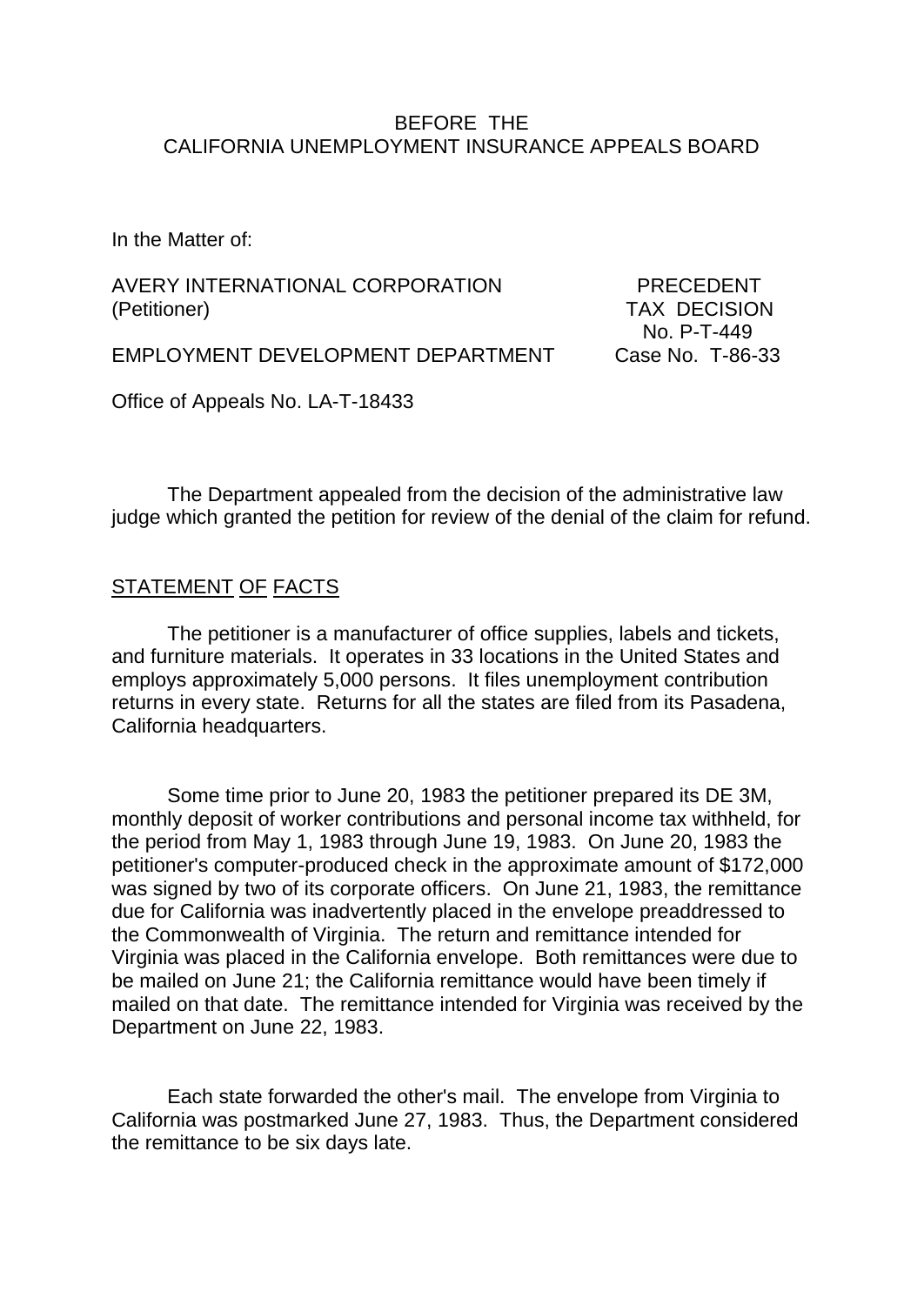### P-T-449

On February 14, 1984 the Department prepared a billing for the penalty and interest for the untimely remitted personal income tax withheld in the amount of \$16,391.18. Of this amount, \$14,632.68 was penalty and \$1,758.50 was interest. No penalty or interest was assessed on the worker contribution portion of the remittance pursuant to section 991 of the Unemployment Insurance Code. That section provides that a remittance for employer and worker contributions intended for California but inadvertently and without negligence mailed to another state shall be considered timely filed if mailed by the due date.

On May 7, 1984 the petitioner paid the billing in full and filed a claim for refund, which the Department denied. The petitioner then filed a petition for review which was granted by the administrative law judge. This appeal followed.

The petitioner has a unit consisting of two employees whose assignment includes the collection of payroll information from the petitioner's various divisions, the preparation of tax returns, and arranging payment.

The petitioner's system consists of a card file arranged in alphabetical order by state name. The return for each state is clipped to that state's card together with the preaddressed envelope. Check requests are submitted through the accounting department a few days before the return is due to be mailed. One employee in the tax department and one employee in the accounting department work together to make sure that the returns and remittances go into the correct envelope.

There is no record of the petitioner ever having submitted an untimely deposit prior to this incident.

## REASONS FOR DECISION

Section 13021 (all statutory references are to the Unemployment Insurance Code unless otherwise indicated) provides in part that employers shall remit the total amount of income tax withholding for the second calendar month and the first nineteen days of the third calendar month within three banking days of the nineteenth day of the third month of a calendar quarter. Notwithstanding section 1112, no penalty or interest shall be assessed against any employer who remits at least 95 percent of the amount required to be withheld, provided that the failure to remit the total amount is not willful.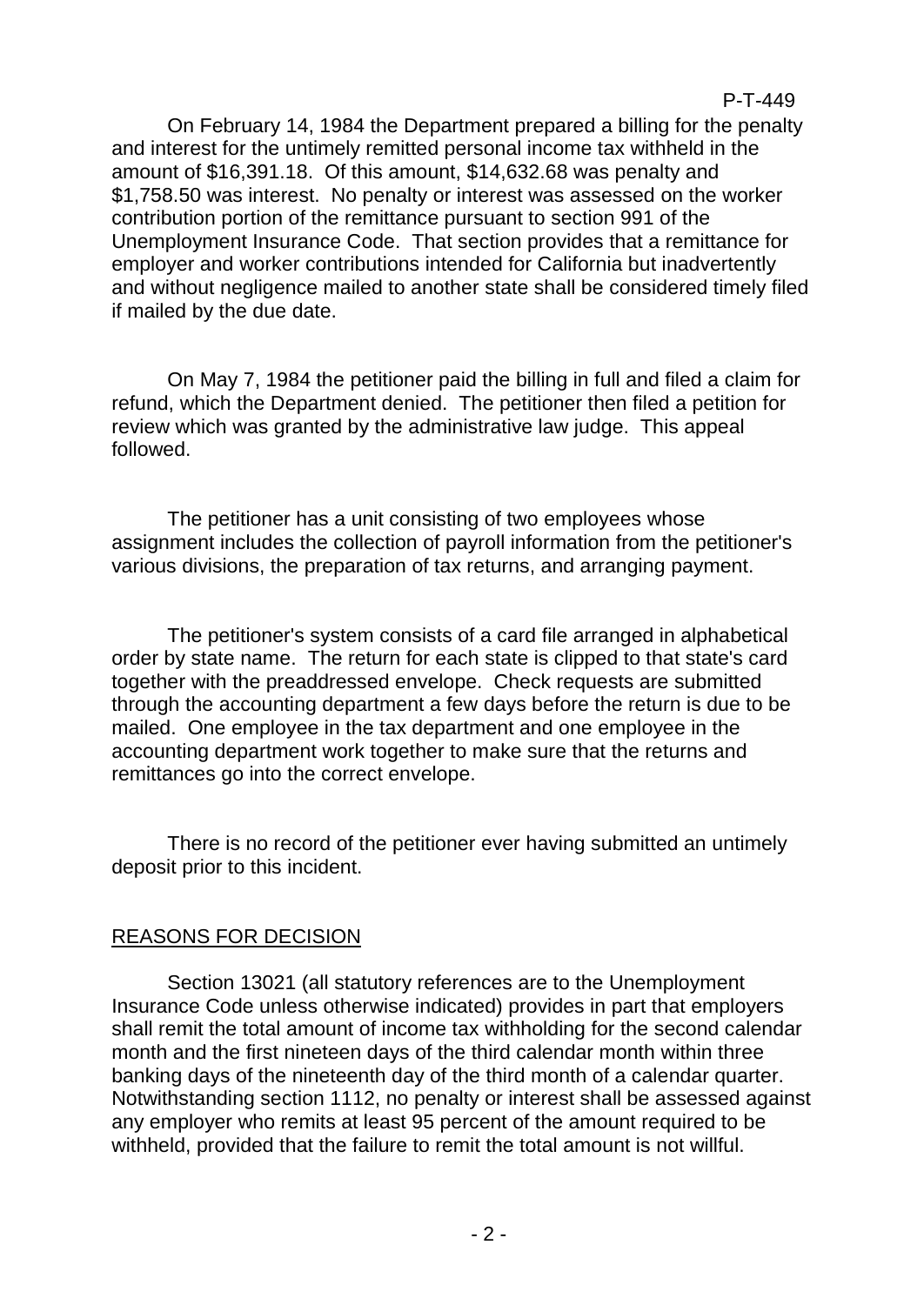For purposes of section 13021, payment is deemed complete when it is placed in a properly addressed envelope bearing correct postage and deposited in the United States mail.

Section 1112 provides as follows:

"Any employer who without good cause fails to pay any contributions required of him or his workers . . . within the time required shall pay a penalty of 10 percent of the amount of such contributions."

Section 1113 provides:

"Any employer who fails to pay any contributions required of him or of his workers . . . within the time required shall become liable for interest on such contributions . . . from and after the date of delinquency until paid."

Sections 1112 and 1113 are incorporated into Division 6 of the code by section 13002.

Thus it is apparent, pursuant to section 1113 which provides for no exceptions, an employer is strictly liable for interest for untimely remittances. Section 13021, as noted above, provides that payment is deemed complete when it is placed in a properly addressed envelope bearing correct postage and deposited in the United States mail. This was not done. Therefore, the return was late and the petitioner is consequently liable for interest from the time the remittance was due until June 27, 1983, when it was mailed from Virginia to California.

It remains to be determined if the petitioner had good cause, as that term is used in section 1112, for the delayed remittance. It should be noted at the outset that the standard for good cause set forth in Gibson v. Unemployment Insurance Appeals Board (1973), 9 Cal.3d 494, 108 Cal.Rptr 1, does not apply in a tax case. The proper standard is contained in Appeals Board Decision No. P-T-23 where the Appeals Board stated: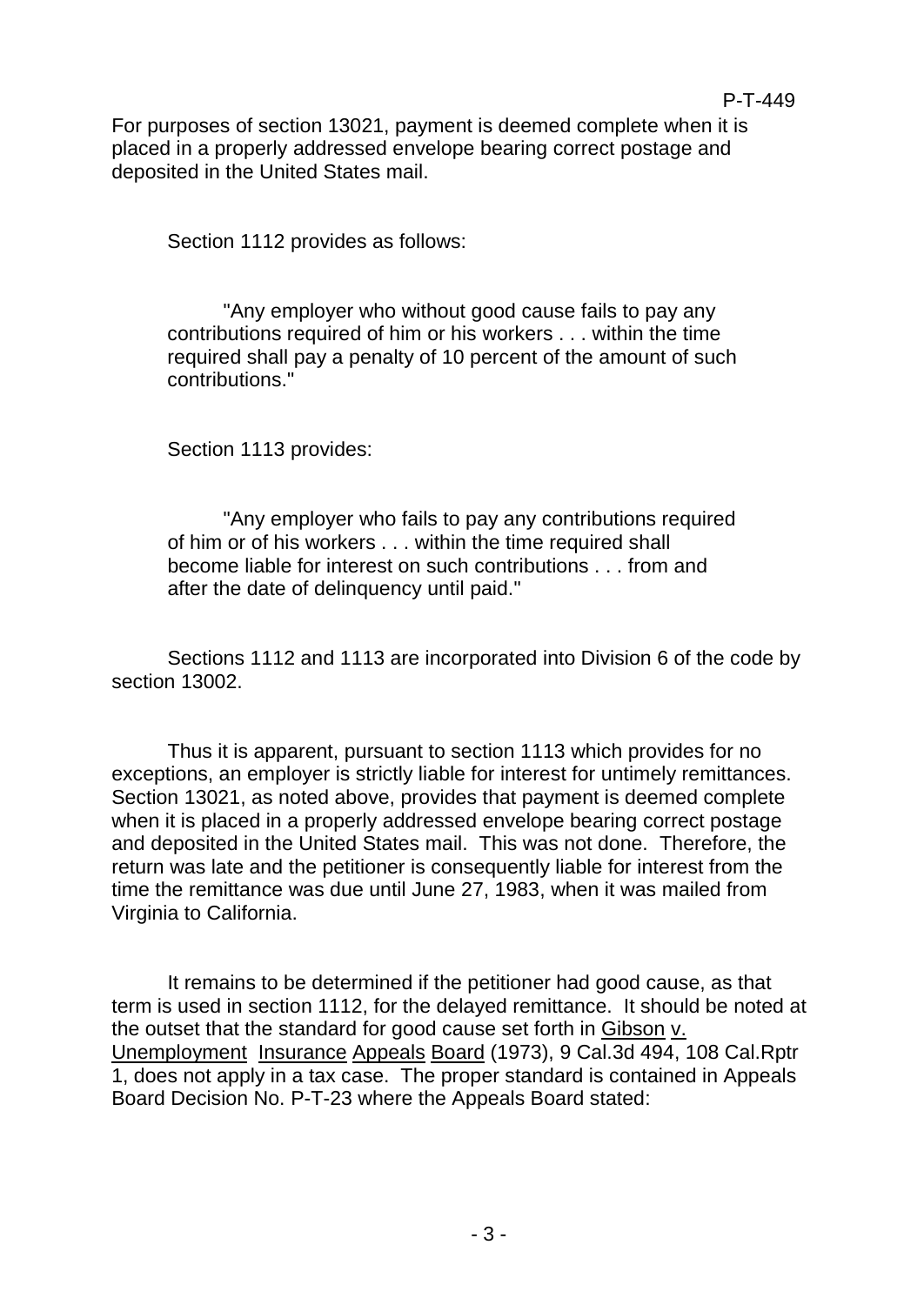"[Good cause] imports something more than mere excuse. It must be a substantial reason that affords a legal excuse accompanied by that degree of diligence which men of ordinary prudence would have used under similar circumstances."

Good cause clearly will lie where the circumstances causing the delay are clearly beyond the control of the employer, or where the delay is due to mistake or inadvertence under circumstances not reasonably foreseeable by the employer. Put another way, good cause exists where the delay is not attributable to the employer's fault. Thus, catastrophic occurrences such as fire or earthquake or delays attributable to the postal service would clearly give the employer good cause. At issue is whether "good cause" can be found beyond these extremes to encompass situations where the employer has taken all the necessary precautions to insure timely filing of its tax returns but an isolated and unforeseen breakdown causes a delay.

Under the more liberal interpretation, the petitioner did have good cause for the delayed remittance. The petitioner established a system in its corporate headquarters for filing returns and remittances for each of the fifty states. It had not filed a late return at any time in California, and insofar as the record shows, for any other state or the federal government. Thus, it had reason to believe that its system insured that returns would be filed on time. This belief was not based on mere speculation but grounded in its prior experience. The delay in this case was an isolated instance of inadvertence not reasonably foreseeable by the petitioner; that is, it is not attributable to any fault of the petitioner. It thus constitutes a substantial reason which affords a legal excuse. Accordingly, we hold that the petitioner has established good cause for the delay and that it is not subject to the 10 percent penalty provided by section 1112.

In order to give direction to the Department and our administrative law judges we will discuss the application of the more liberal standard that we are adopting.

The question will arise in what instances a delayed remittance should be reasonably foreseeable, in which case an employer would be subject to the penalty. Clearly, if an employer is on notice that its procedures are inadequate and it does not meet the time limits for filing, it will be at fault and will not have good cause for the delay. A nonprecedent decision of the Appeals Board, Case No. T-83-159, which was cited by the Department in its arguments, provides a good illustration of this point. That case involved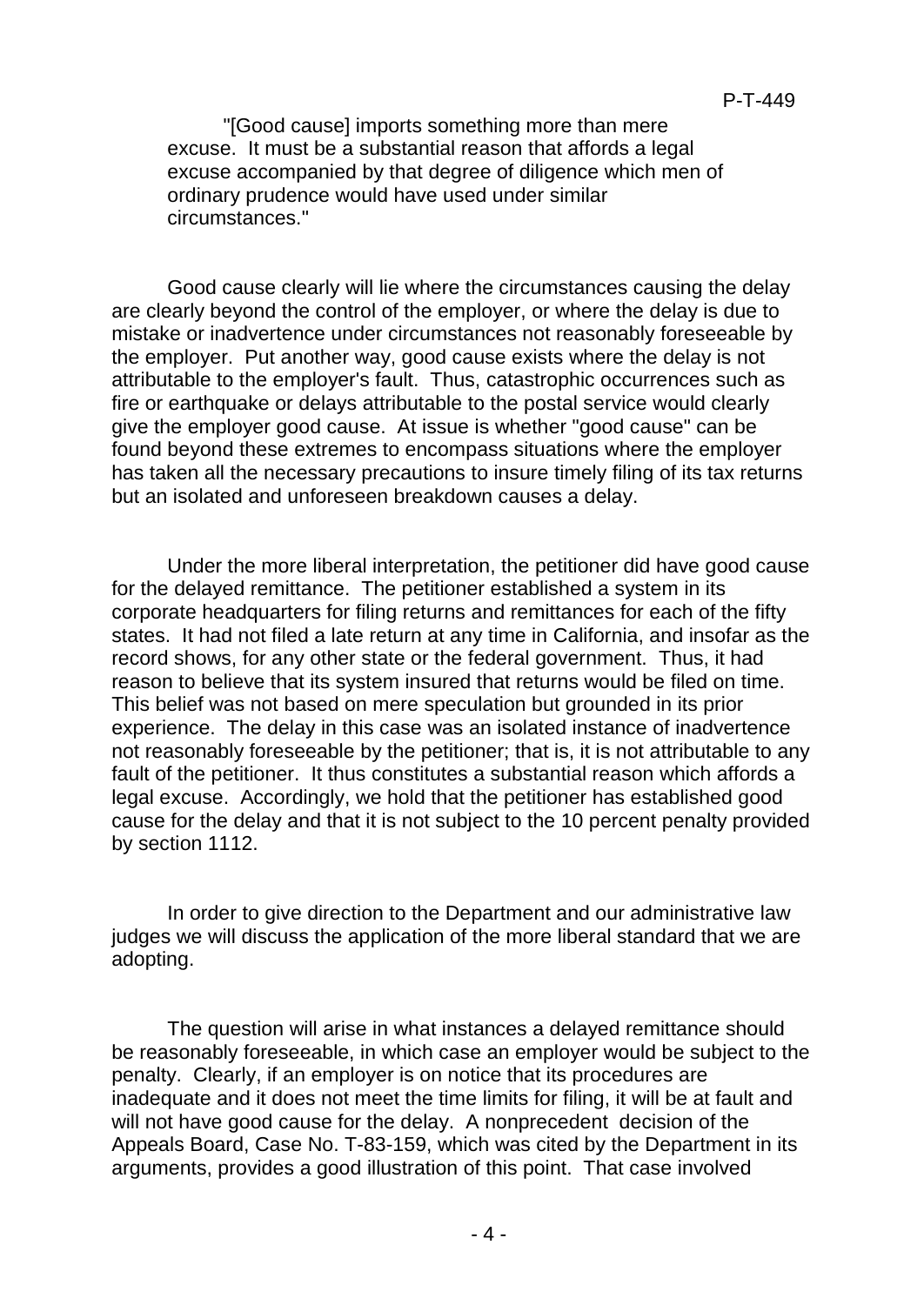a claim for refund in the amount of \$85,556.27, representing penalty on a return which was filed five days late. In that case, the Appeals Board found that the untimeliness of the employer's remittance was attributable to the petitioner's delegation to lower level employees, without adequate supervision, the responsibility to mail important tax returns. The Department had previously waived over \$100,000 in penalties for late payments. Although the prior untimely remittances were attributable to other departments within the petitioner, the Board found that the petitioner was at fault in not providing adequate accountability within its organization to insure that remittances were submitted in a timely manner.

The rule we are now adopting is in accord with the interpretation of the penalty statutes under the Internal Revenue Code (see 26 USC 6651, et seq.) by the federal courts.

These cases generally hold that inadvertence does not constitute good cause for late filing (Logan Lumber Company v. Commissioner, C.A. 5 Cir. 1966, 365 F.2d 846). In West Virginia Steel Corporation v. Commissioner, 34 T.C. 88, the president of the corporation was absent at a convention when the tax return was placed on his desk for signature. No good cause was found for the delay. The duty to file a return is the taxpayer's and the responsibility for filing cannot be delegated to an attorney or accountant. (Laney v. Commissioner, C.A. 5 Cir. 1982, 674 Fed.2d 342). Even where the taxpayer was inexperienced in business matters and entrusted the task to file a return to her attorney, there was no justification for failure to file on time (U.S. v\_ Kroll, C.A. 7 Cir. 1977, 547 Fed.2d 393). The press of urgent business affairs has been held not to constitute good cause for delayed filing (Consolidated Hammer Dry Plate and Film Company v. Commissioner, C.A. 7 Cir., 317 Fed.2d 829). Lack of funds to pay the amount owing on a return does not constitute good cause (Bouche v. Commissioner, 18 T.C. 1100, reversed on other grounds, 259 Fed.2d 300).

In Haywood Lumber and Mining Company v. Commissioner (C.A. 2 Cir. 1950), 178 Fed.2d 769, the Court held that a taxpayer must exercise ordinary business care and prudence in insuring that its tax returns are filed in a timely fashion. In that case the taxpayer relied upon "expert" advice that no return was due. The Court held that to constitute reasonable cause, there must be reliance on a qualified tax expert to whom all relevant facts were disclosed. The taxpayer has the burden of demonstrating the expert's qualifications and his or her reliance on such qualifications and advice. In all of these matters, the burden of proof has been on the taxpayer (Heman v. Commissioner, 32 T.C. 479, affirmed 283 Fed.2d 227).